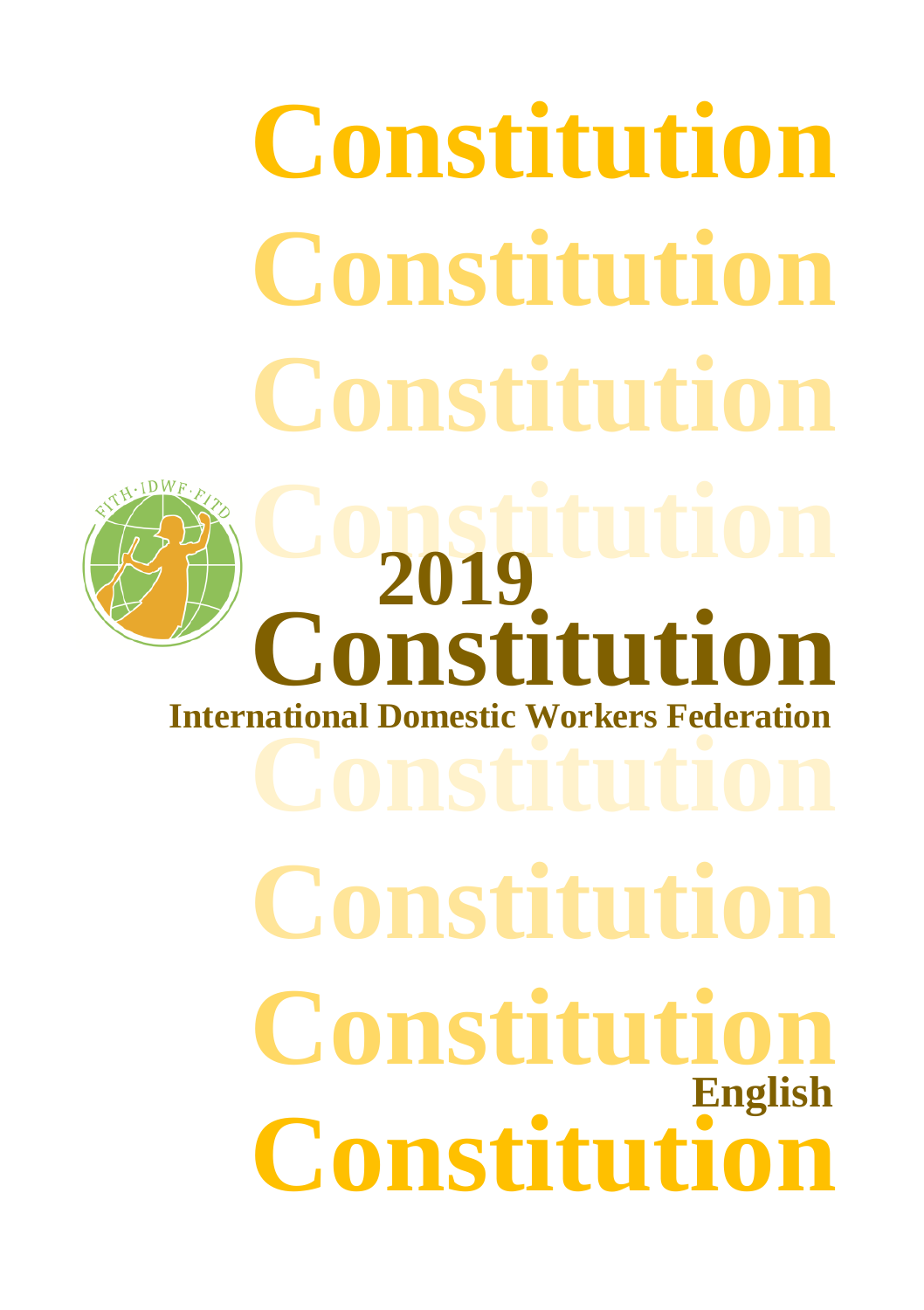# **Constitution of the IDWF**

#### *(updated in November 2018 as approved at the Second Congress)*

#### **Table of Contents**

|     | <b>Definition of Terms</b>                                | $\mathfrak{Z}$ |
|-----|-----------------------------------------------------------|----------------|
|     | Preamble                                                  | 5              |
| 1.  | Name                                                      | 7              |
| 2.  | Objectives                                                | 7              |
| 3.  | Methods/Activities                                        | 9              |
| 4.  | Membership                                                | 11             |
| 5.  | <b>Affiliation Fees</b>                                   | 13             |
| 6.  | <b>Organization Structures</b>                            | 13             |
| 7.  | The Congress                                              | 14             |
| 8.  | The Executive Committee                                   | 17             |
| 9.  | <b>Office Bearers</b>                                     | 20             |
| 10. | Duties and Rights of Affiliates                           | 22             |
| 11. | Interpretation of, and,<br>Amendments to the Constitution | 23             |
|     | 12. Dissolution                                           | 23             |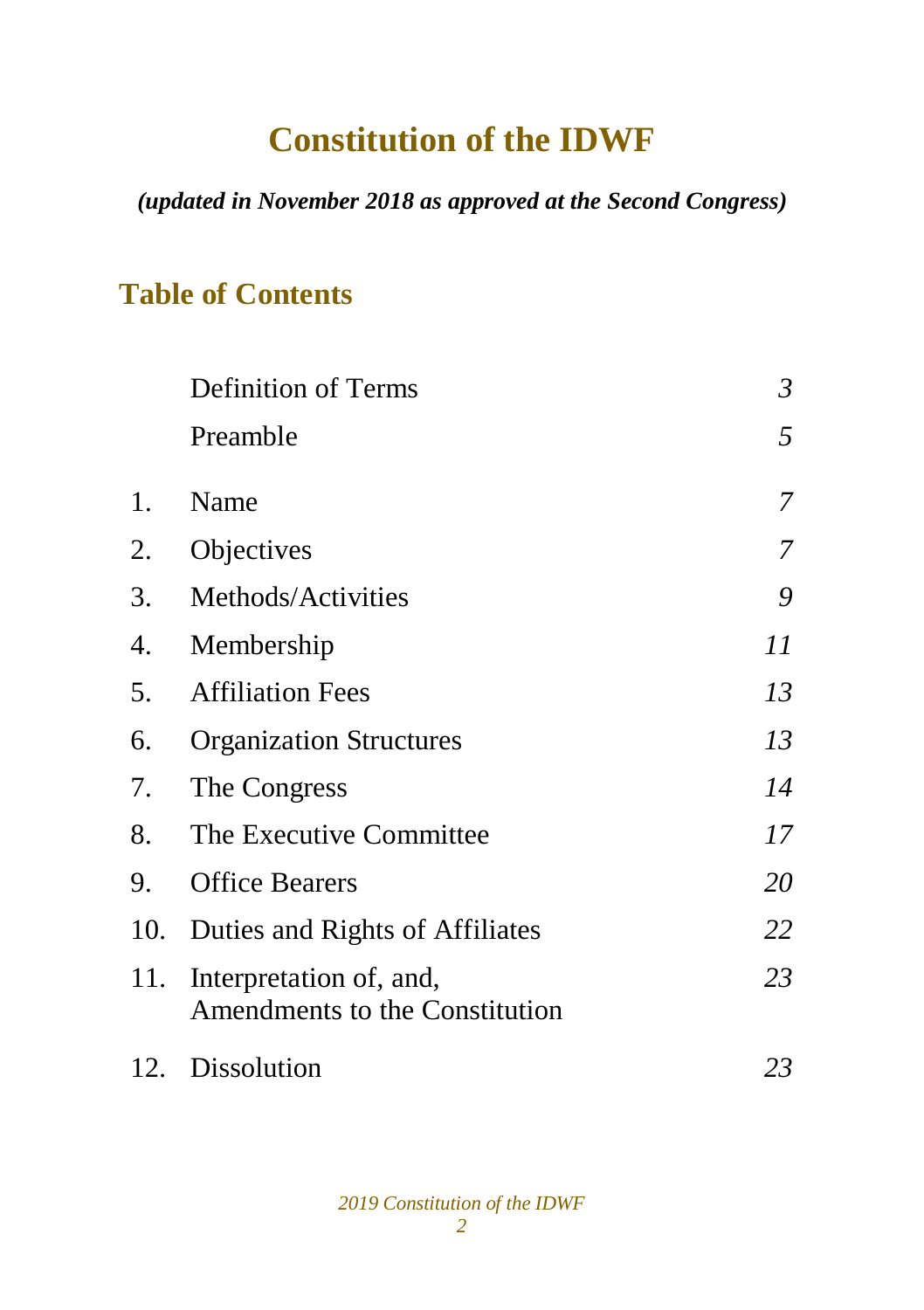# **DEFINITION OF TERMS**

#### *For the purposes of this Constitution –*

| "affiliate"       | means an organization of domestic<br>workers which is officially affiliated<br>to the IDWF                                             |
|-------------------|----------------------------------------------------------------------------------------------------------------------------------------|
| "affiliation fee" | or membership fee, means the fee paid<br>by an affiliate to the IDWF annually                                                          |
| "Constitution"    | means the Constitution of the<br><b>International Domestic Workers</b><br>Federation                                                   |
| "delegate"        | means a person elected or appointed<br>by an affiliate to the IDWF Congress,<br>and have the right of speaking, voting<br>and election |
| "domestic work"   | refers to work done in, for a household<br>or households                                                                               |
| "domestic worker" | refers to any person who is employed<br>to perform work for a household or<br>households                                               |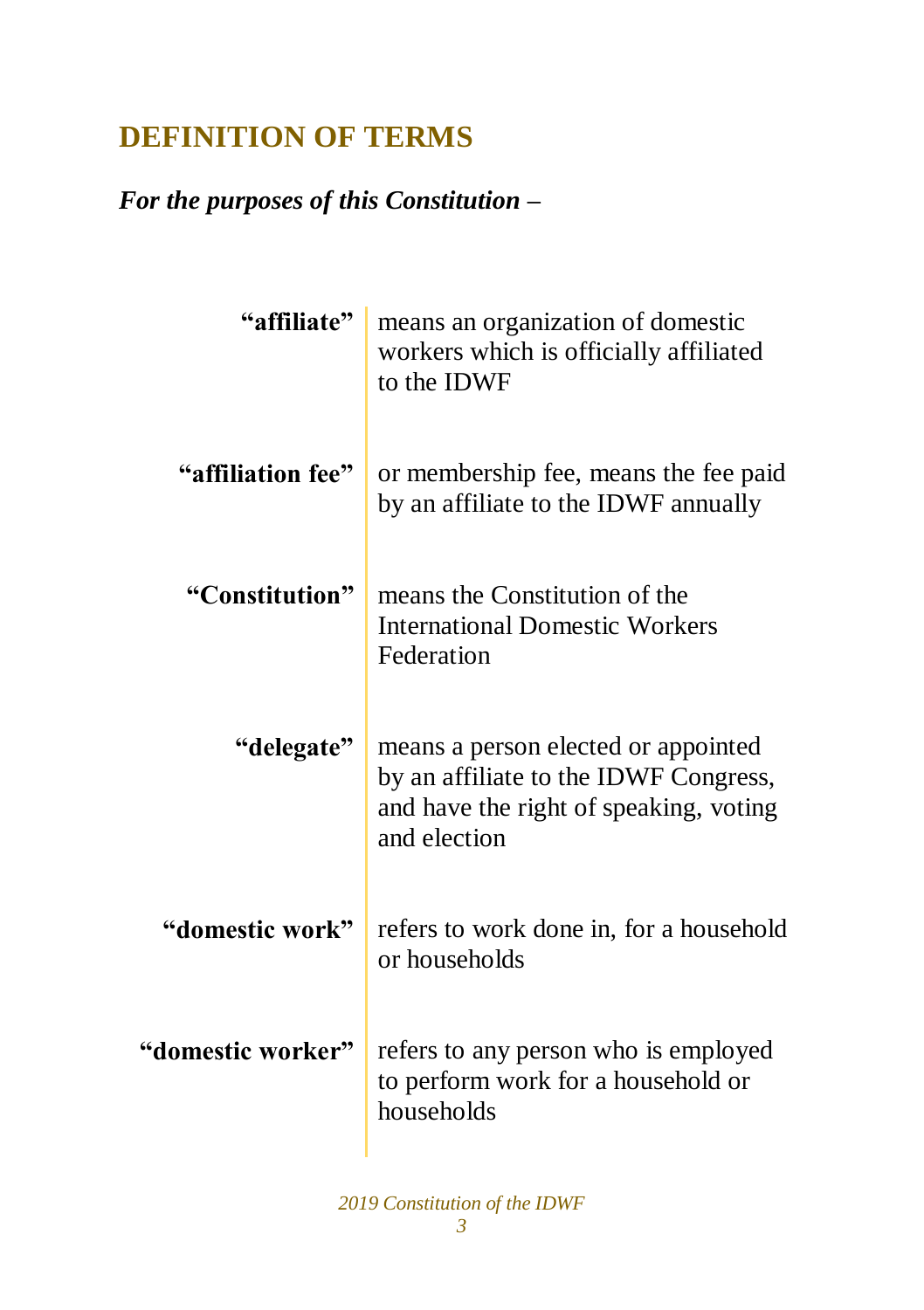### **DEFINITION OF TERMS**

#### *For the purposes of this Constitution –*

| organization"      | "domestic workers   means a members-based<br>organization of domestic workers         |
|--------------------|---------------------------------------------------------------------------------------|
| "household worker" | has the same meaning as domestic<br>worker                                            |
| "FITD"             | is the French acronym of Federation<br>Internationale des Travailleurs<br>Domestiques |
| "FITH"             | is the Spanish acronym of<br>Federacion Internacional de<br>Trabajadores del Hogar    |
| "IDWF"             | is the English acronym of<br><b>International Domestic Workers</b><br>Federation      |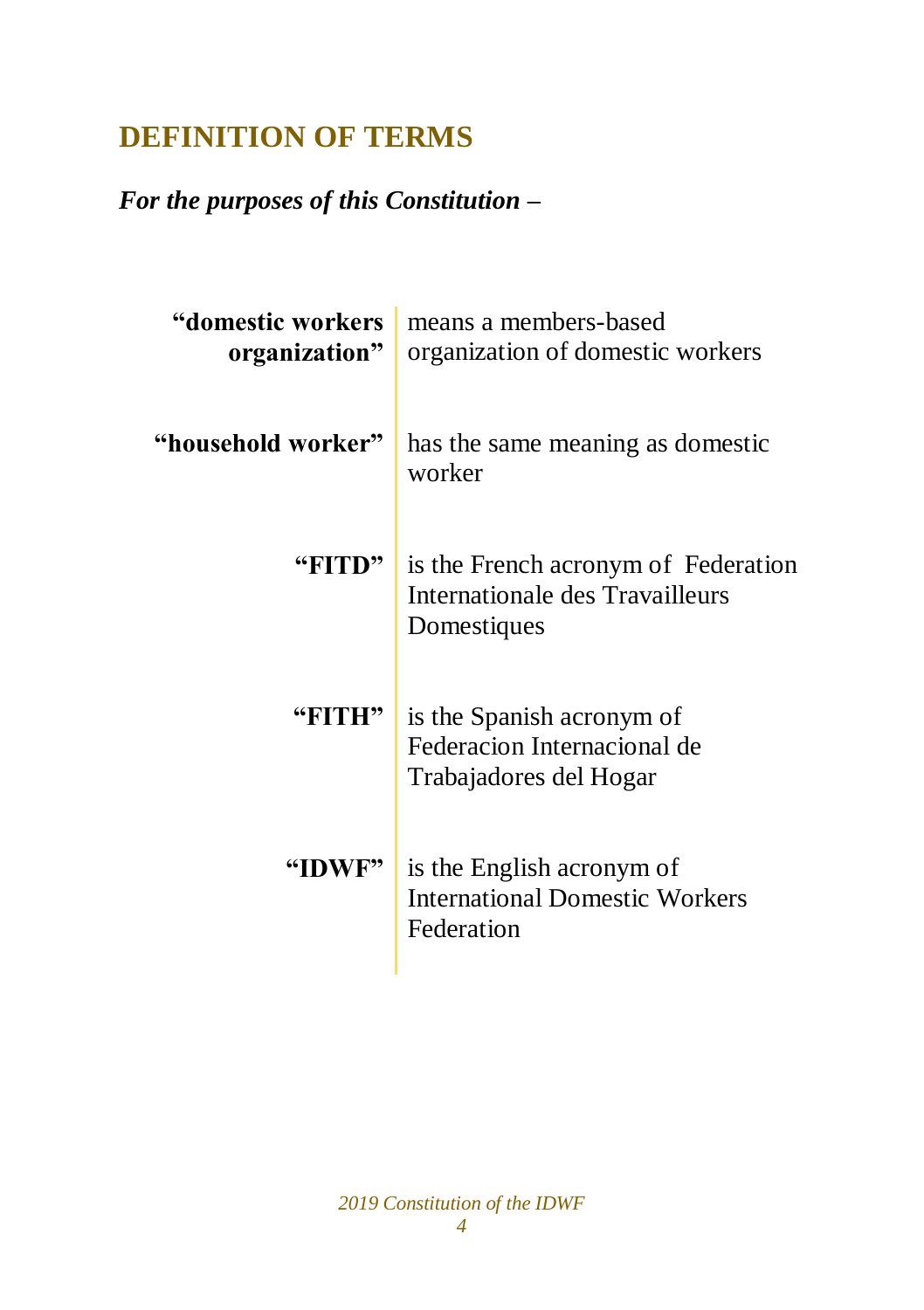#### **PREAMBLE**

We the members of the International Domestic Workers Federation (IDWF) commit ourselves to unite into a powerful force to overcome the exploitation and abuse experienced by domestic/household workers across the World. By domestic/household worker we mean any person engaged in domestic/household work within an employment relationship as worker.

#### *In doing so we are guided by the following principles:*

- Domestic work is work. Domestic/household workers must enjoy the same rights and dignity as other workers.
- **Domestic/household workers are entitled to decent working** and living conditions as contained in ILO Convention C189, and which must be enshrined in national law.
- Abuses against domestic/household workers constitute violations to human and trade union rights, and must be prosecuted.
- Governments must implement legal protection measures for domestic/household works, equal to the ones implemented for the rest of workers in other activities.
- The existing economic and social relations reflect the power of minority interests who have organized social life for their own benefit and to the detriment of the vast majority of the world's population.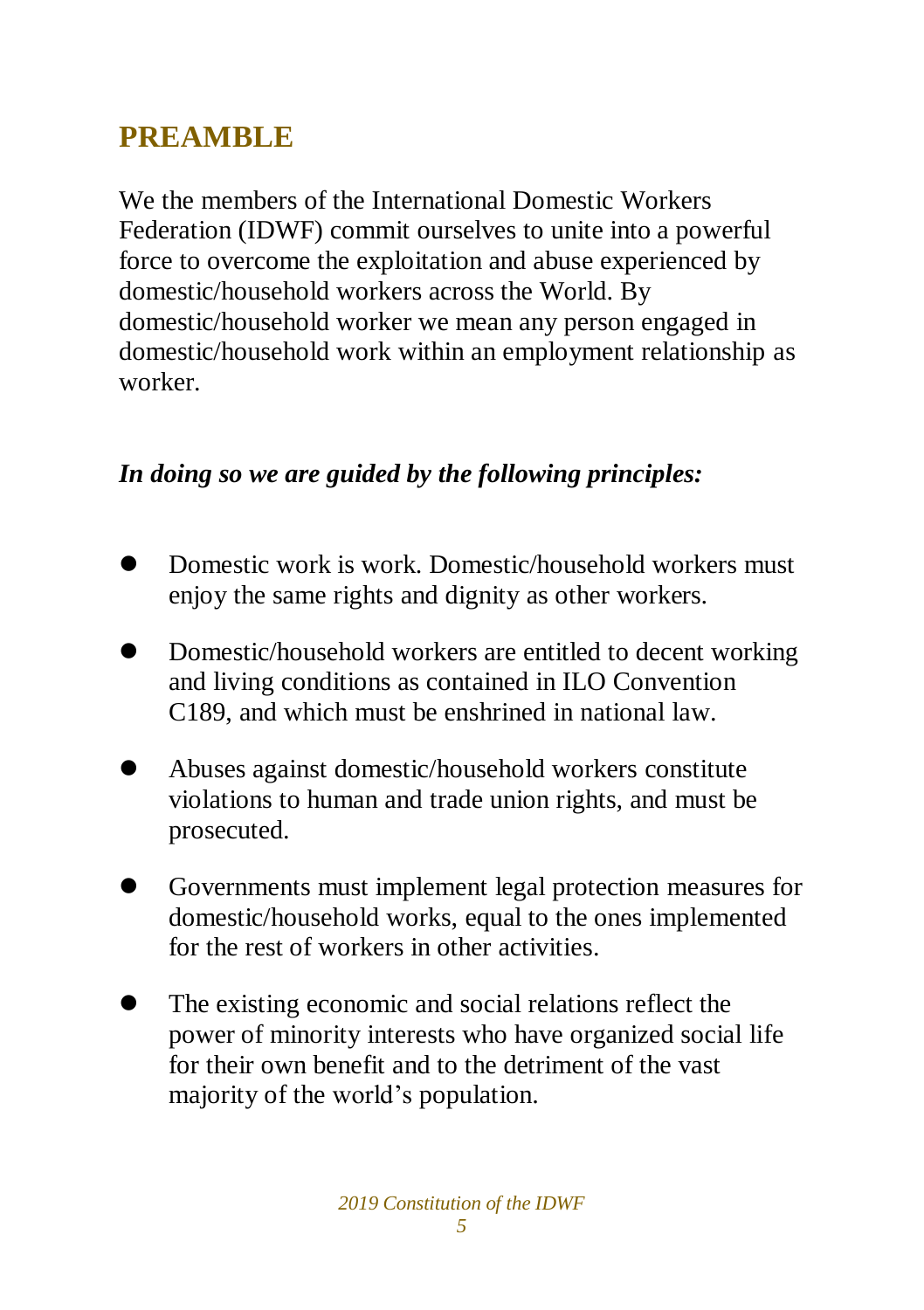- Domestic/household workers' organizations are part of the global labour movement and will join forces with all other workers in the struggle to change power relationships and to determine our own economic and social destinies, and secure freedom, justice, well-being, safe working condition, security and peace.
- Many domestic/household workers are migrants. IDWF promotes the universal/fundamental human and labour rights and the full rights of participation of all migrant domestic/household workers.
- Globally, women constitute the majority of people working as domestic workers, therefore organizations of domestic workers will promote the leadership of women within domestic workers' organizations and within the labour movement in general.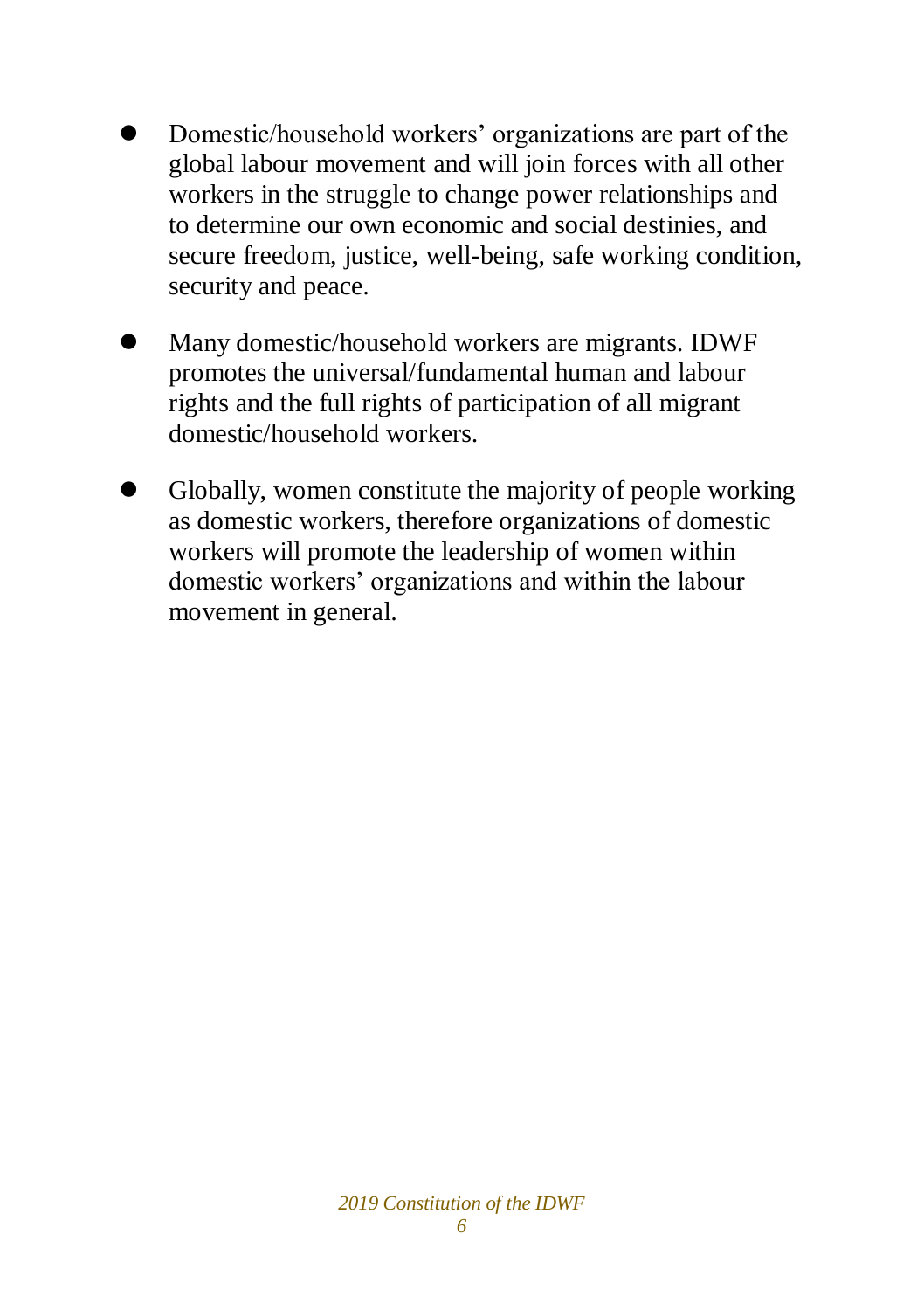### **1. NAME**

The International Domestic/household workers Federation hereinafter IDWF, is an international federation of the organization of local and national domestic/household workers' organizations**.** 

# **2. OBJECTIVES**

*The objectives of the IDWF shall be:*

- 2.1 To help build strong, democratic and accountable domestic/household workers' organization which protect domestic/household workers' rights everywhere.
- 2.2 To unite and promote the union of domestic/household workers' organizations nationally, regionally and globally, at national, regional and global levels.
- 2.3 To promote the leadership of women within domestic/household workers organizations and domestic/household workers within the labour movement in general.
- 2.4 To support affiliates to develop effective collective bargaining mechanisms and improve the working conditions of domestic/household workers.
- 2.5 To promote gender equality, human and trade union rights in every country, making governments accountable to their people.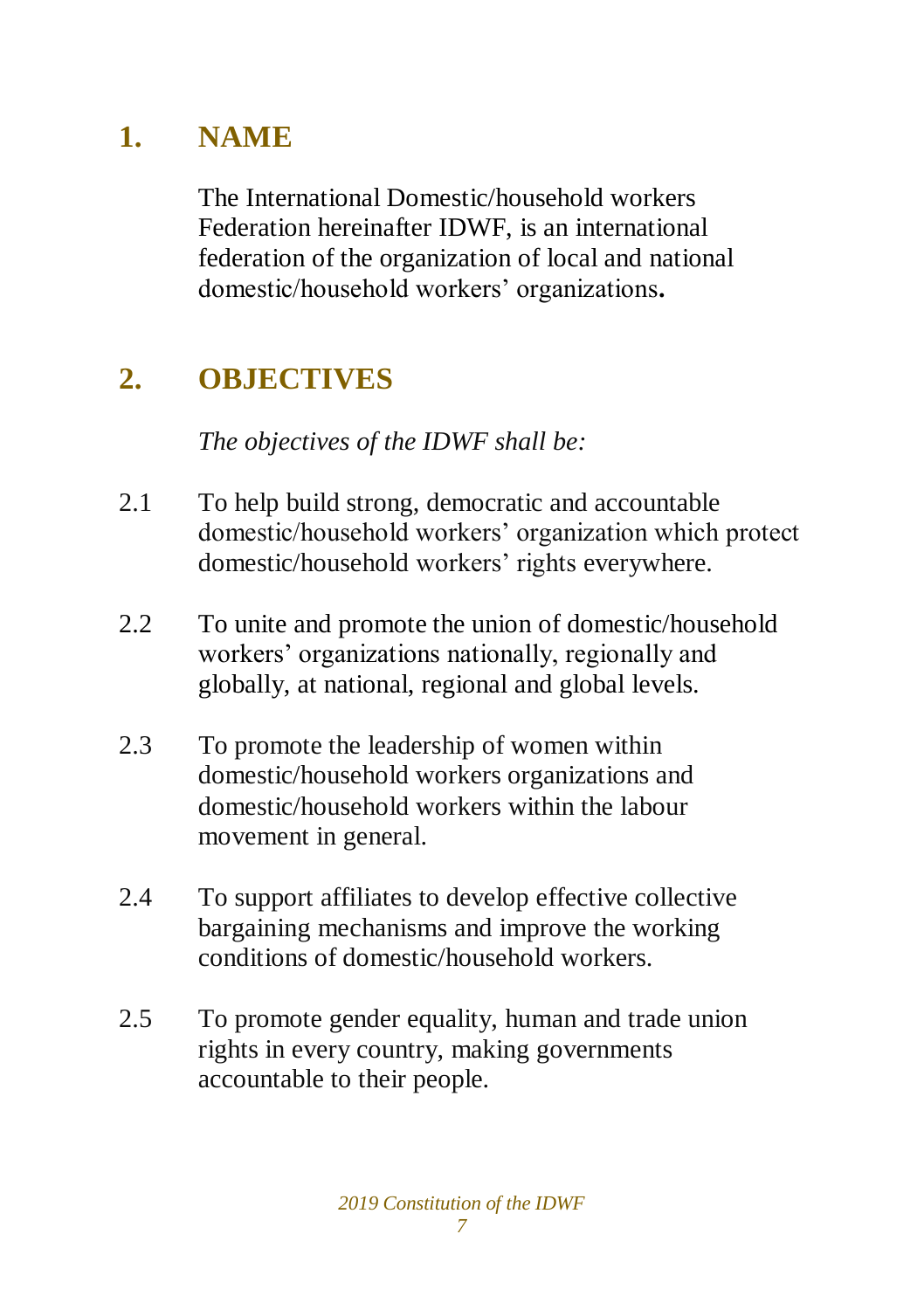- 2.6 To build solidarity with the labour movement and collaborate with trade unions and allies across sectors, especially with other informal and precarious worker organizations at all levels.
- 2.7 To challenge economic and social policies and current power relations that create wealth inequalities, erode worker and other human rights and create forced migration.
- 2.8 To unite migrant domestic workers and protect their rights and dignity all over the world.
- 2.9 To eradicate child labour in domestic work and promote safe working condition and ensure childhood for children.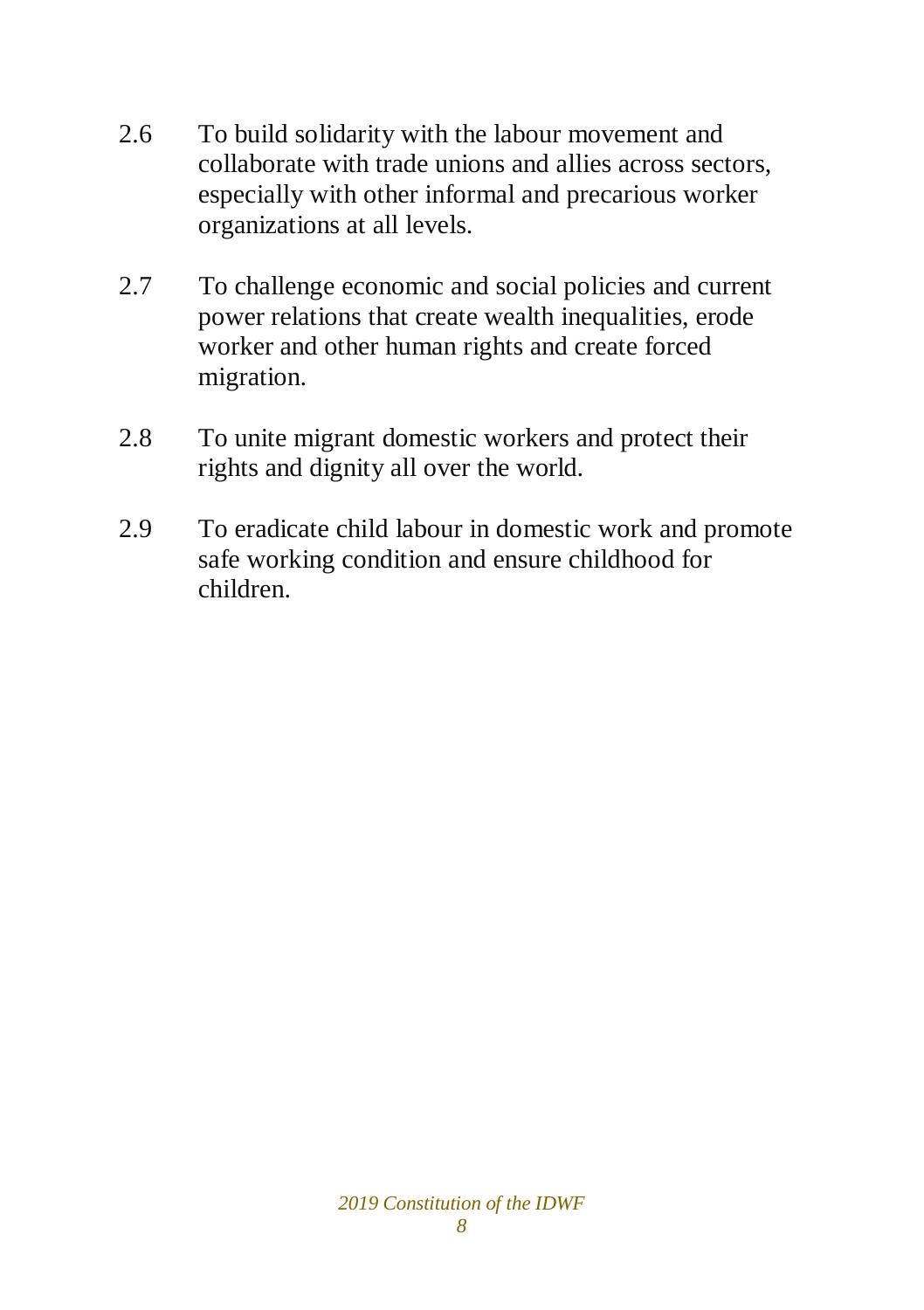# **3. METHODS/ACTIVITIES**

- 3.1 Organize and/or support campaigns to ratify ILO Convention 189 as well as other ILO Conventions related to domestic workers and to implement its provisions.
- 3.2 Represent domestic/household workers at regional and international forums.
- 3.3 Engage in and promote research regarding domestic work.
- 3.4 Provide education and training activities, as well as professionalization opportunities for affiliates.
- 3.5 Share experiences of organizing and collective bargaining and use them to become stronger.
- 3.6 Document and disseminate advances in domestic/household workers' organizing, campaign victories, bargaining models, legal and social protections and other activities of domestic/household workers' organizations that contribute to improving the working and living conditions of domestic/household workers.
- 3.7 Support the strengthening of IDWF affiliates and their struggles and campaigns to improve trade union and other human rights.
- 3.8 Assist in organizing domestic/household workers, in particular where domestic/household workers are not organized.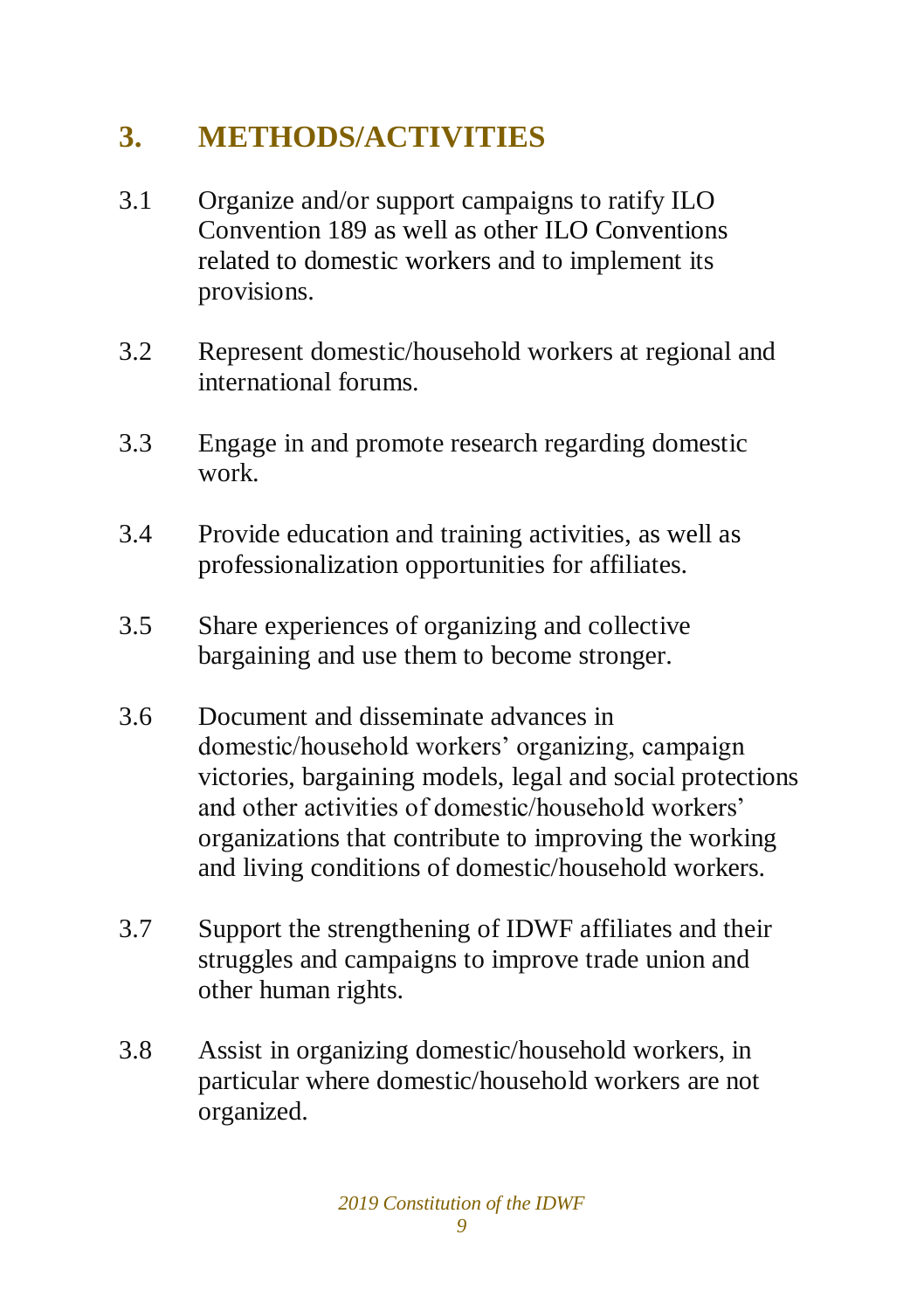- 3.9 Regularly communicate with affiliates to facilitate their active participation in the life of the IDWF.
- 3.10 Engage in strategic campaigns and activities that highlight the need for societies to provide for the care needs of children, people with illness and disabilities and the elderly, and to value and respect the caregivers, many of whom are domestic/household workers.
- 3.11 Build alliances with trade unions and organizations in other sectors, in particular with those of and those related to migrant workers, women and informal workers.
- 3.12 Encourage and promote solidarity amongst affiliates and allies, whenever those share the same ideas, principles and purposes.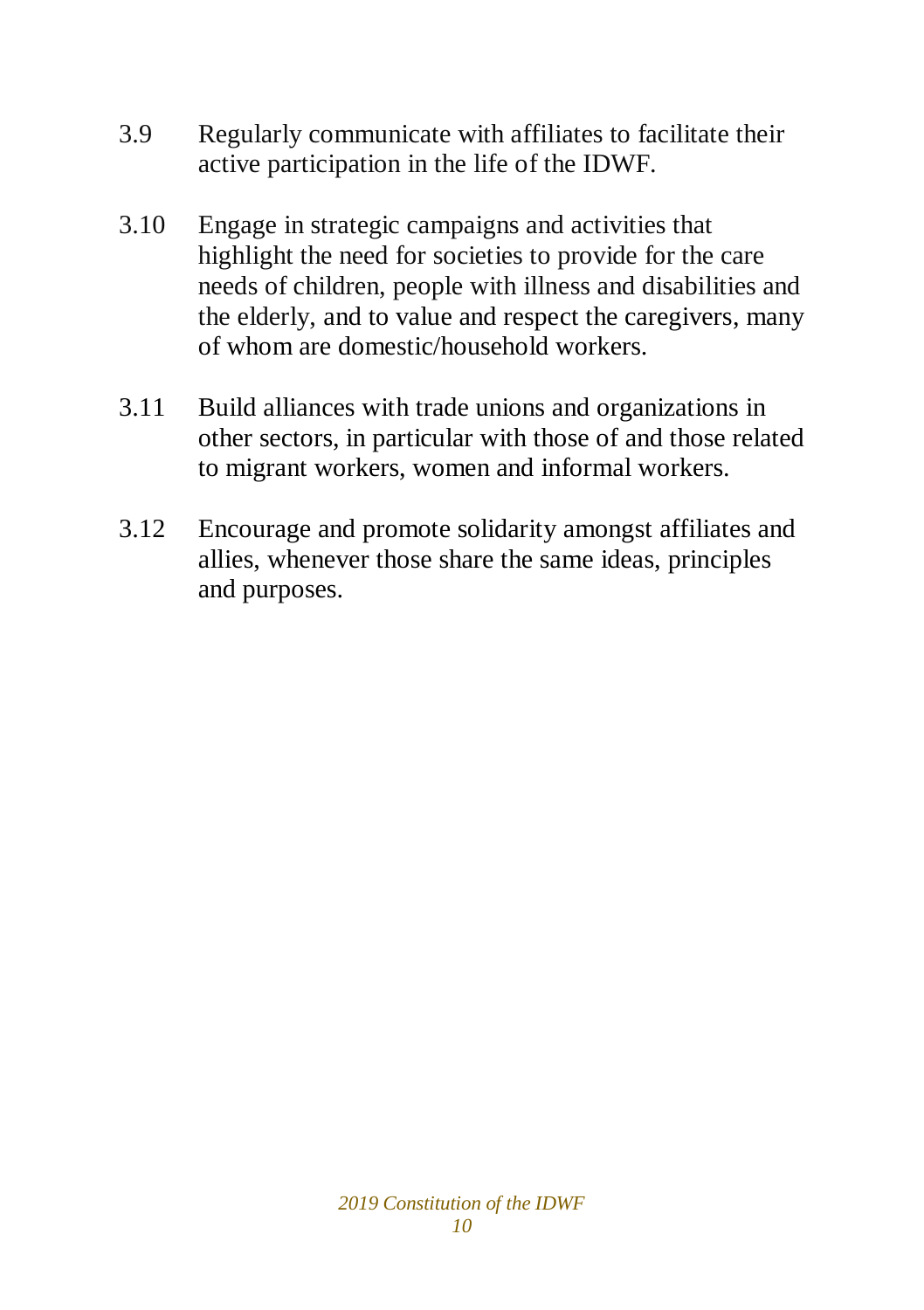### **4. MEMBERSHIP**

- 4.1 Eligible organizations of domestic/household workers in all countries may affiliate to the IDWF.
- 4.2 Eligible organizations are:
	- a) Local **or** national democratic, accountable membership-based organizations of domestic/household workers.
	- b) National federations of domestic/household workers' organizations.
	- c) Multi-sector membership-based organizations with domestic/household workers constituting one of its sectors, will be eligible to affiliate with IDWF solely based on the membership within that particular sector.
- 4.3 Local unions belonging to a national federation of domestic/household workers that is affiliated with IDWF, will not be eligible to seek direct and independent affiliation with IDWF.
- 4.4 Organizations wishing to affiliate to IDWF should have a minimum of 50 members, a written constitution, based on democratic and legal principles, and regular financial reports**,** approved by members.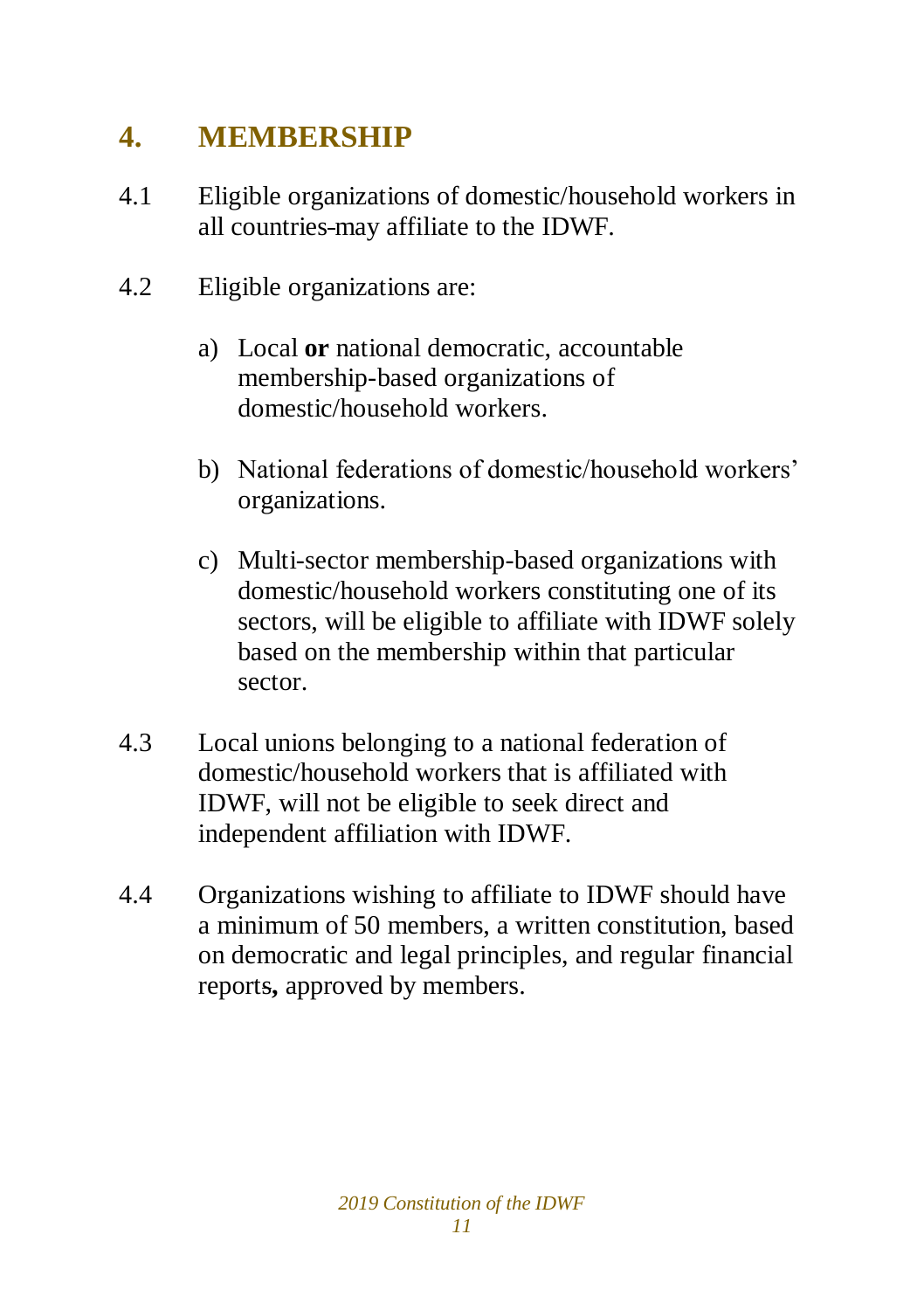- 4.5 Organizations wishing to affiliate to the IDWF should complete the Application Form, attaching the required documents and submit to the Executive Committee, which shall have the power to approve (or reject) an application, after consulting the existing affiliates in the country where the new applicants come from.
- 4.6 A member organization wishing to resign must give one month's notice in writing to the Executive Committee, whereupon its affiliation will terminate.
- 4.7 The Executive Committee shall have the right to suspend, and the Congress the power to expel an affiliated organization, for acting against the Constitution and/or interests of the IDWF. Prior to any decision a hearing shall be held. The Executive Committee shall determine the procedure for such hearing.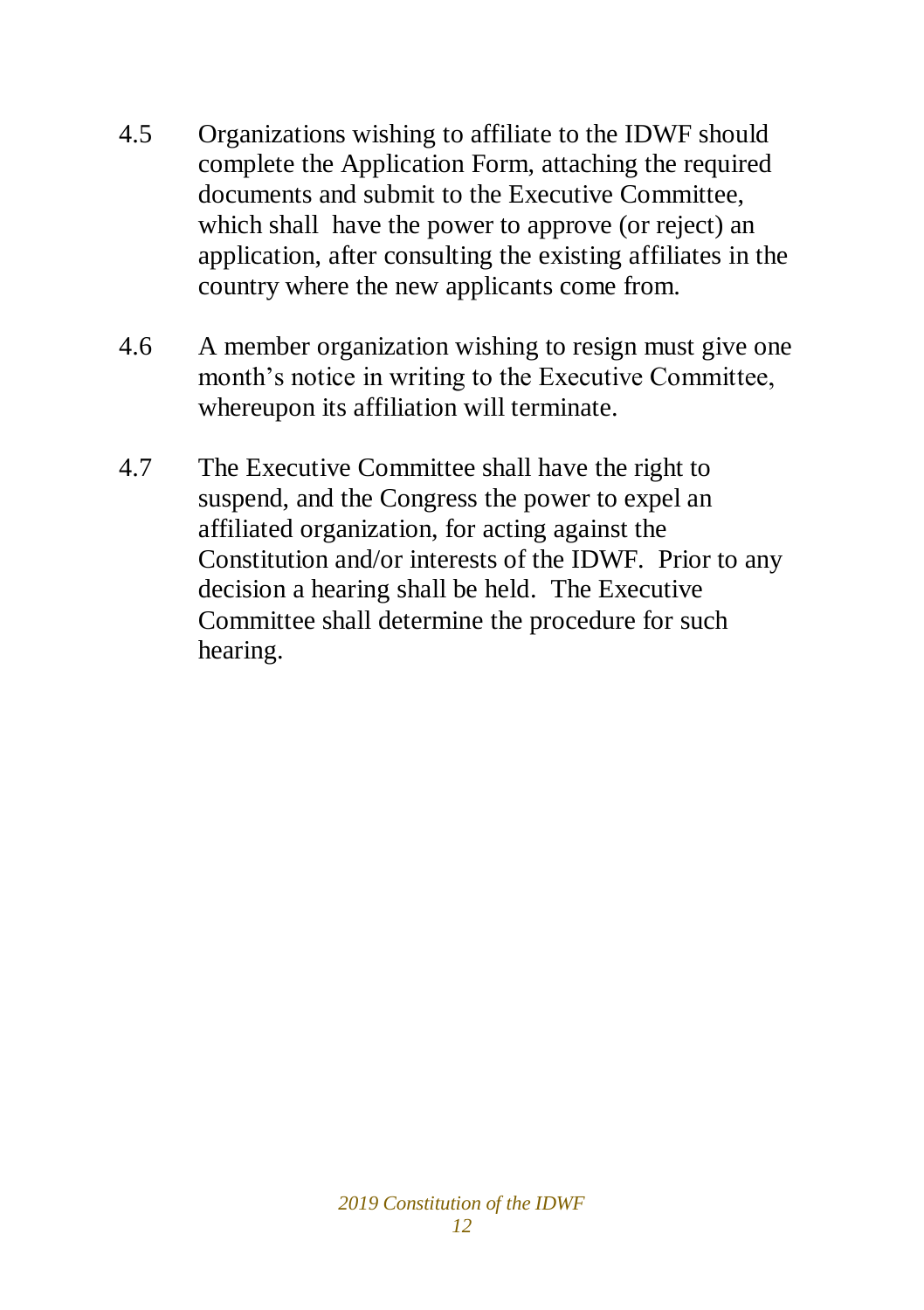# **5. AFFILIATION FEES**

- 5.1 Each affiliate upon joining the IDWF, shall pay an annual membership fee in the first quarter of the corresponding year or by installments in accordance to its agreement with the Executive Committee.
- 5.2 Congress shall determine the amount of the affiliation fee. In special and exceptional circumstances, the Executive Committee can decide on an increase in the amount of the affiliation fee.
- 5.3 If an organization is more than one year in arrears with payment of its fees without the permission of the Executive Committee, it shall lose its rights and privileges in the IDWF. Should an organization be more than two years in arrears, it shall be deemed as having withdrawn its affiliation.

# **6. ORGANIZATION STRUCTURES**

*The IDWF consists of the following structures:*

- a) The Congress
- b) The Executive Committee
- c) The Secretariat (General Secretary)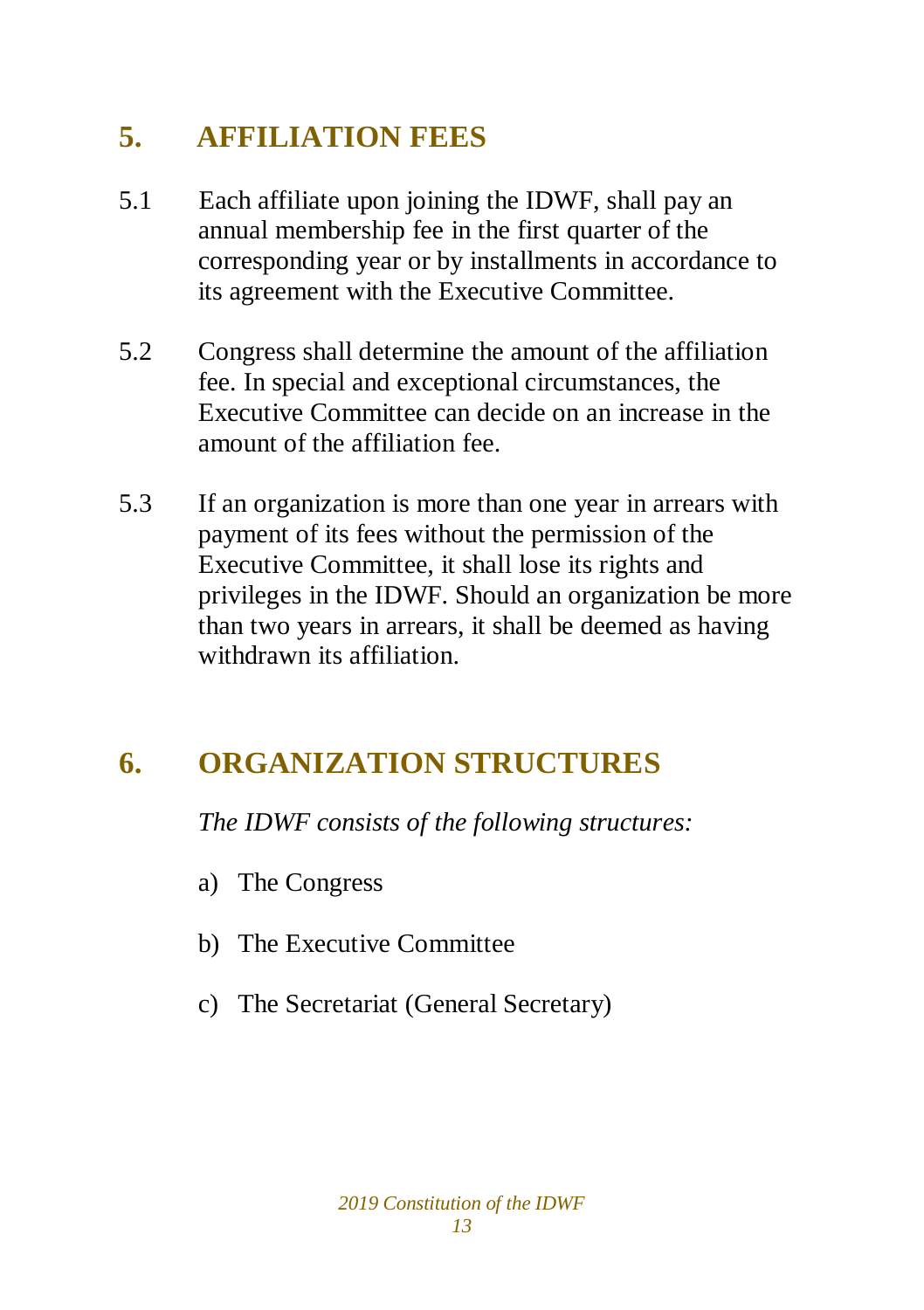# **7. THE CONGRESS**

- 7.1 The Congress is the highest decision making body of the IDWF and will be conducted at least every five years. Extraordinary Congresses can be convened by decision of the Executive Committee or on petition from a simple majority **–** more than 50% **-** of affiliates, taking into consideration the financial implications.
- 7.2 The Executive Committee will decide on the date, meeting place, agenda and procedures of the Congress, taking into account recommendations of affiliates, to whom it will notify with at least four months in advance.
- 7.3 Congress shall be composed of the Executive Committee and delegates from affiliates, based on size of membership. Delegates shall be entitled to speak and vote.
	- a) Affiliates with 51-1000 members, shall be entitled to one delegate
	- b) Affiliates with 1001-5000 members, shall be entitled to two delegates
	- c) Affiliates with above 5000 members, shall be entitled to three delegates
- 7.4 Only affiliates who are up to date with their affiliation fees will be entitled to full representational rights at Congress, and delegation size will be based on the number of members for whom affiliation fees have been paid in the previous year.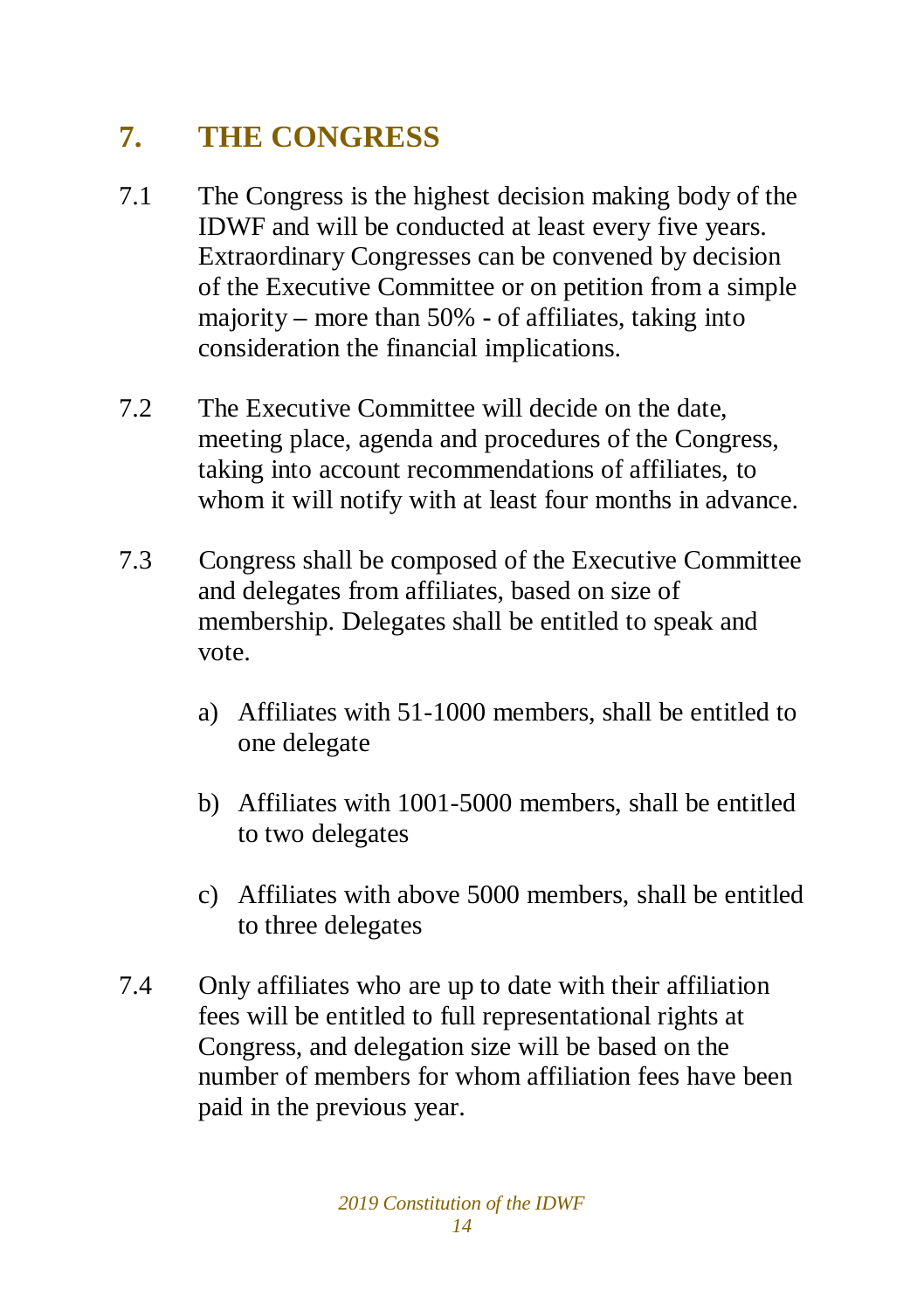- 7.5 The General Secretary and staff members may attend Congress as decided upon by the Executive Committee and shall have speaking rights, if invited by the Chair.
- 7.6 The Executive Committee will appoint a Credential Committee, which will approve (or reject) credentials of delegates.
- 7.7 The quorum for the Congress shall be 50%+1 of the total delegates who have completed all requirements for representation. If within twenty-four (24) hours of the time fixed for the Congress, a quorum is not present, the Congress shall stand adjourned to such a place and time as the Executive Committee shall decide.
- 7.8 The Congress agenda shall include:
	- a) Consideration and approval of reports from the Secretariat and President
	- b) Consideration and approval of Financial Reports
	- c) Approval of Congress committees, including an Election Committee
	- d) Election of Executive Committee and Office Bearers:
		- President
		- Vice-President
		- General Secretary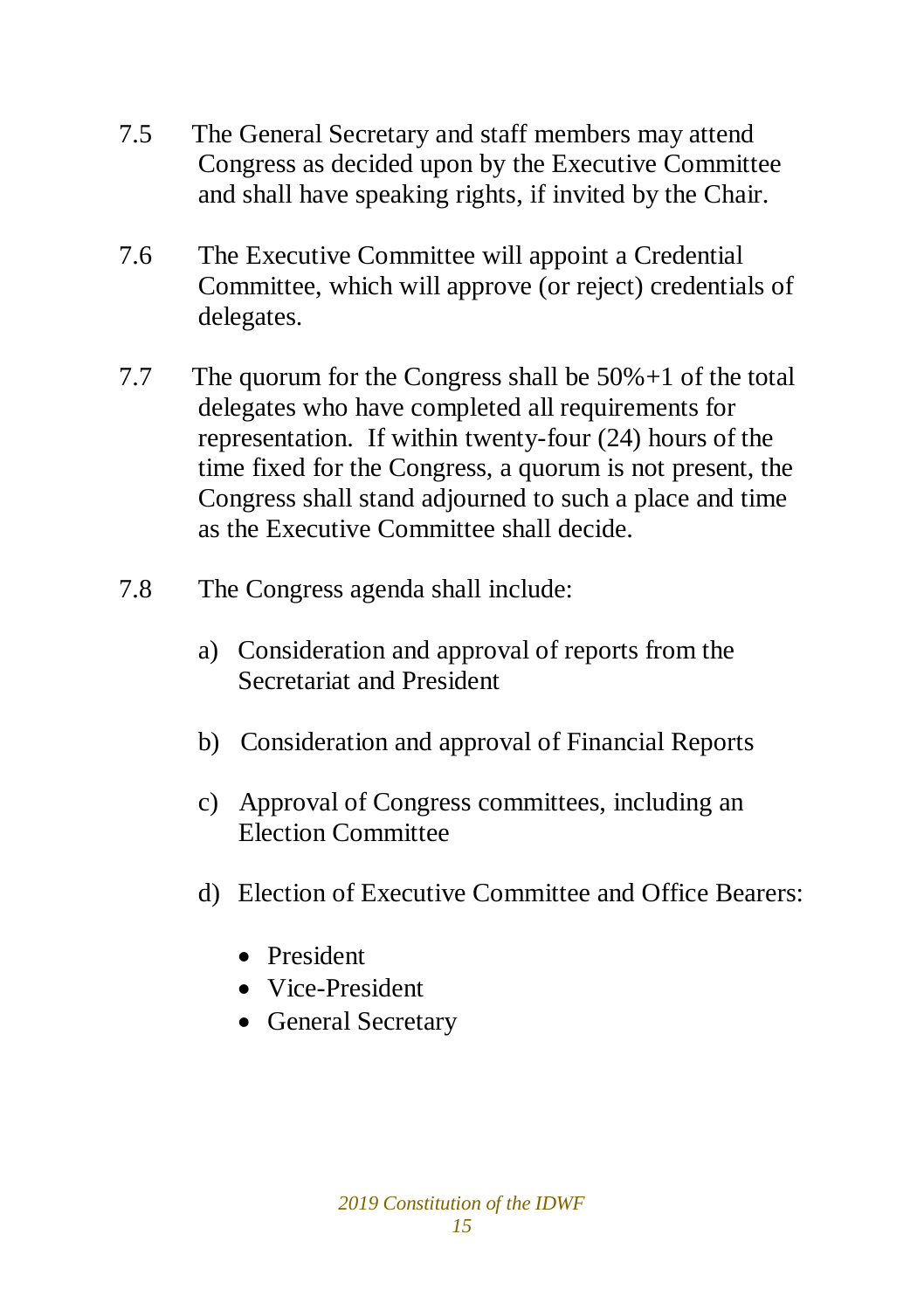- e) Amendments to the Constitution
- f) Decisions on policies and resolutions submitted by affiliates or the Executive Committee
- g) Approval of action plans
- 7.9 Decisions shall be made by consensus and, in case of not reaching it, by simple majority of votes  $(50\% +1)$ . Amendments to the Constitution shall require 75% of delegates with voting rights for its approval.
- 7.10 The Election Committee, appointed by the Executive Committee, shall scrutinize the nominations to ensure they are in order.

The General Secretary will call for nominations for Office Bearers and members of the Executive Committee among affiliates.

The nomination for the General Secretary position will be submitted by affiliates and received by the Election Committee prior to the Congress.

Nominees for the General Secretary can originate from an affiliate or an external source. Each nominee will be required to complete an IDWF form prepared for such purpose and submit it to the Election Committee prior to the Congress.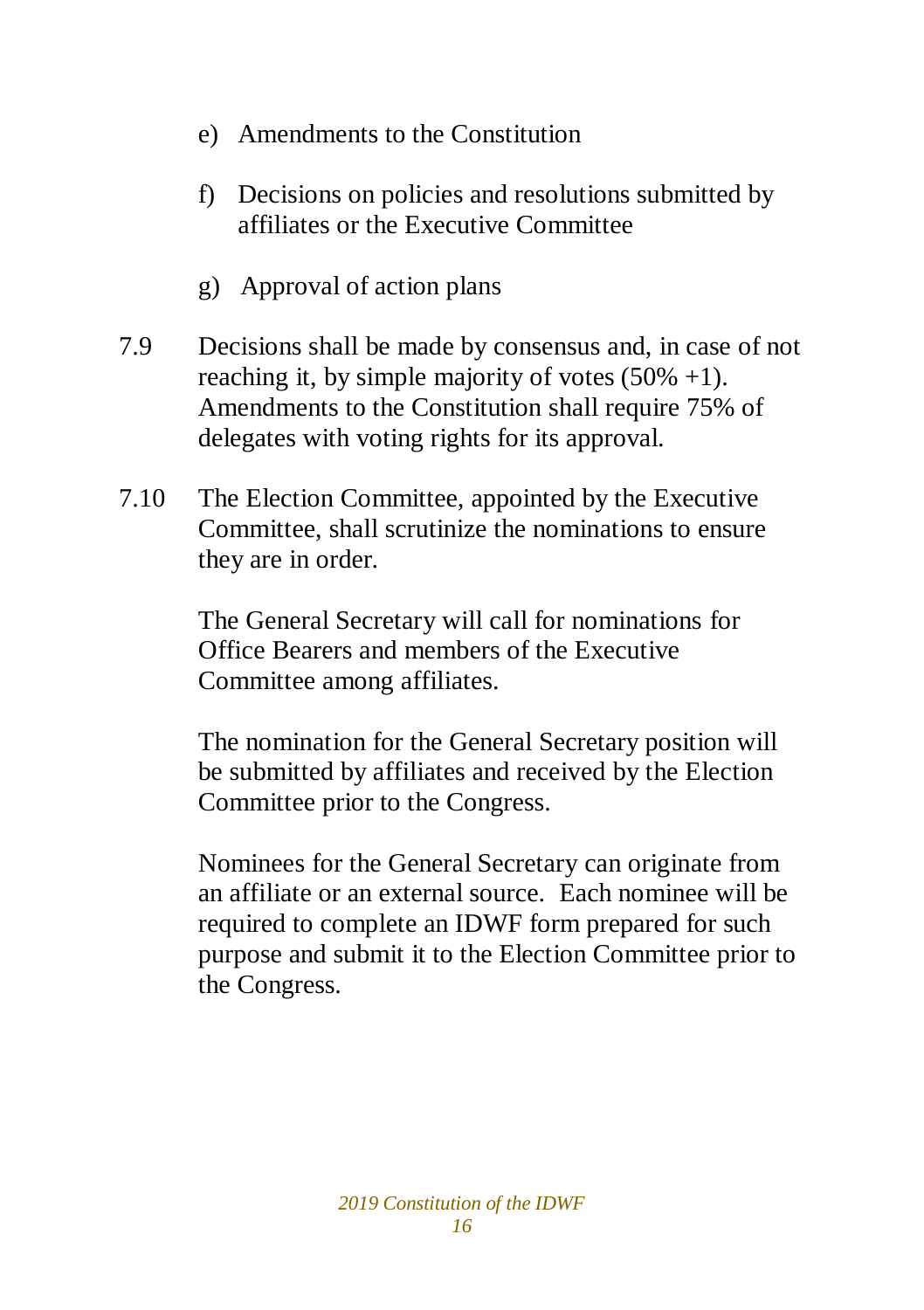7.11 Elections for Office Bearers, as well as of members of the Executive Committee shall be decided by secret ballot when there is more than one candidate. Only delegates present in the Congress, as approved by the Credentials Committee, have the right to vote. Organizations that for legitimate reasons are unable to send representatives to Congress will have the right to entrust their votes to other organizations represented in Congress**;** by submitting the authorization for such representation in writing and in advance, to the Credentials Committee.

#### **8. THE EXECUTIVE COMMITTEE**

- 8.1 Governance of the IDWF shall be vested in the Executive Committee in between Congresses. Congress shall elect the Executive Committee in terms of the procedures set out in 7.10 and 7.11 above.
- 8.2 The Executive Committee shall be composed of one representative from each of six regions: Africa, Asia/Pacific, Latin America, Caribbean, Europe, and North America, including the elected Office Bearers - President, Vice-President and General Secretary. Each Region will have the right to elect one alternate member to the Executive Committee, who shall perform the duties in the member's absence.
- 8.3 The term of office shall be determined by the time between Congresses but should be not more than 5 years. Members of the Executive Committee are elected for one term, which can be renewed only once.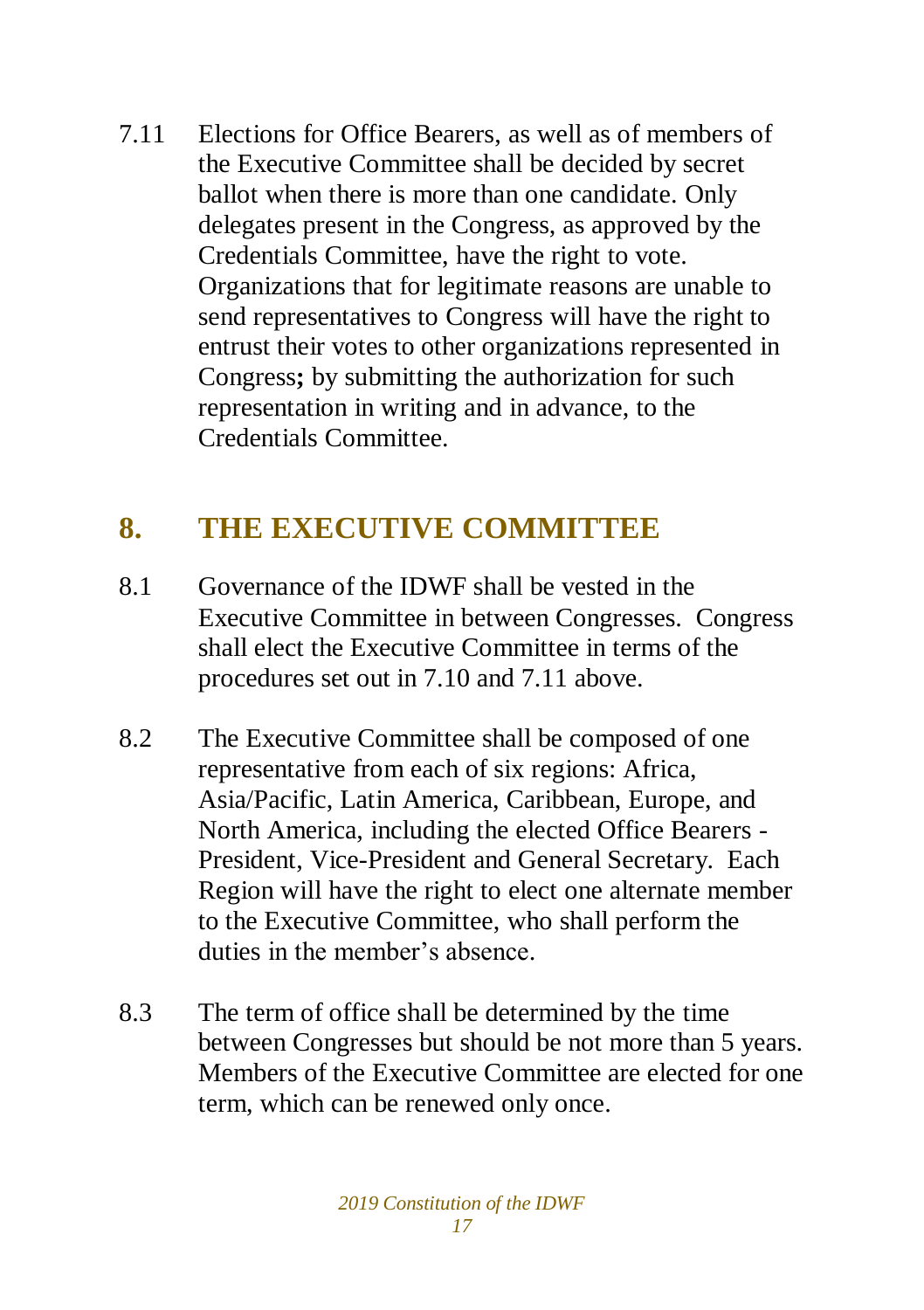- 8.4 Should an Executive Committee member retire for any reason, or become incapacitated, expelled, insolvent, the Executive Committee shall designate the alternate member to replace her/him. Should there be no alternate member from the region a replacement will be appointed by the Executive Committee, from amongst members of affiliates in the same region as the former member, and taking into account the views of the affiliates.
- 8.5 Meetings of the Executive Committee shall take place at least every three months, either electronically or in person.
- 8.6 The General Secretary will notify members of the Executive Committee in writing of the meeting at least two weeks prior to the date of the meeting.
- 8.7 The quorum for these meetings will be  $50\% + 1$  of the members or their replacing alternates.
- 8.8 The Executive Committee shall have the following duties and powers:
	- a) Promote the activities of the IDWF and uphold the **Constitution**
	- b) Monitor and facilitate the implementation of resolutions, action plans and policies adopted by Congress.
	- c) Ensure the proper functioning of the staff and Secretariat.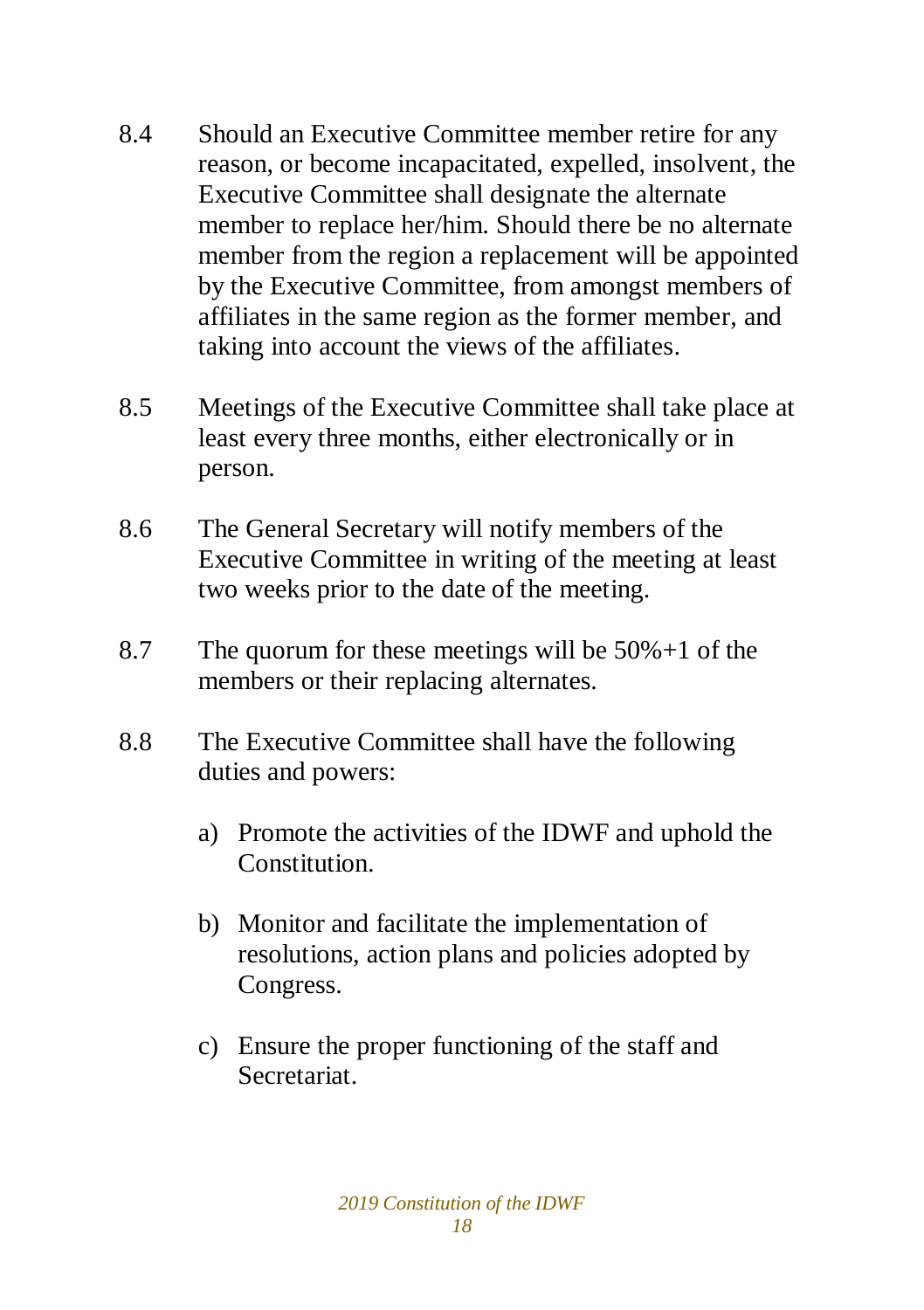- d) Approve financial reports and budgets.
- e) Consider proposals submitted by affiliates, and decide on urgent problems and issues that concern the IDWF.
- f) Organize Congresses.
- g) Delegate tasks to the staff members and subcommittees.
- h) Agree on affiliations and suspension of affiliates, subject to ratification or decision by Congress.
- i) In case of emergency and by decision of 75% of committee members the Executive committee may provisionally implement an amendment to the Constitution, with the final decision to be made by the next Congress.
- 8.9 Decisions will be made by consensus or, if there is no consensus, by simple majority of vote  $(50\% + 1)$ .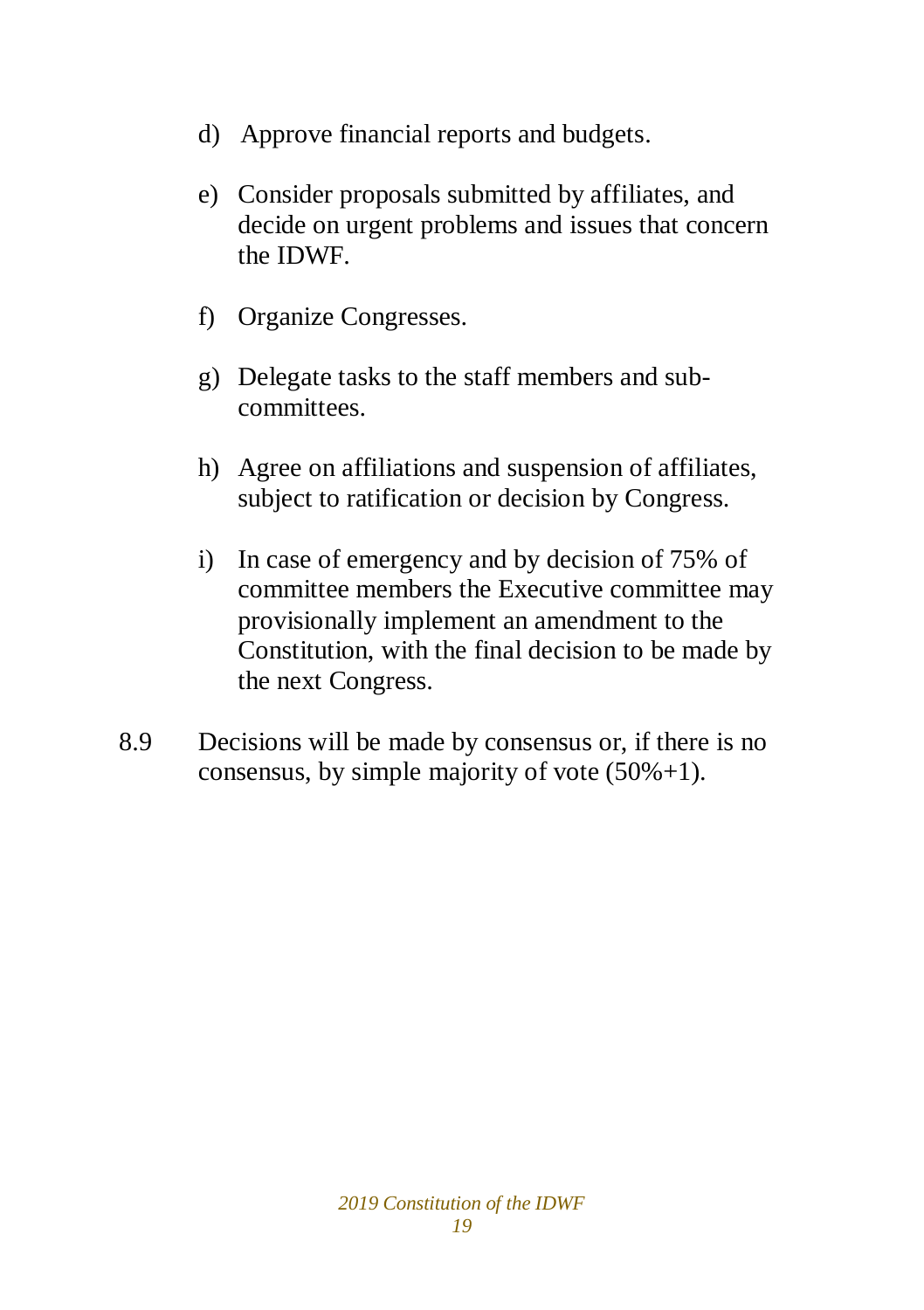### **9. OFFICE BEARERS**

#### 9.1 The President

Congress shall elect the president for one term of office that can be renewed only once by election. Should s/he retire from the IDWF presidency for any reason, the Executive Committee shall designate the Vice President to succeed the President. The President shall:

- a) chair the Congress and meetings of the Executive Committee.
- b) represent the IDWF at meetings, congresses of affiliates and organizations outside of the IDWF.
- c) carry out duties mandated by the Congress and Executive Committee.
- 9.2 The Vice-President

Congress shall elect the Vice-President for one term of office that can be renewed only once by election. In the absence of the President, or as delegated by her/him, the Vice-President shall perform the duties of the President.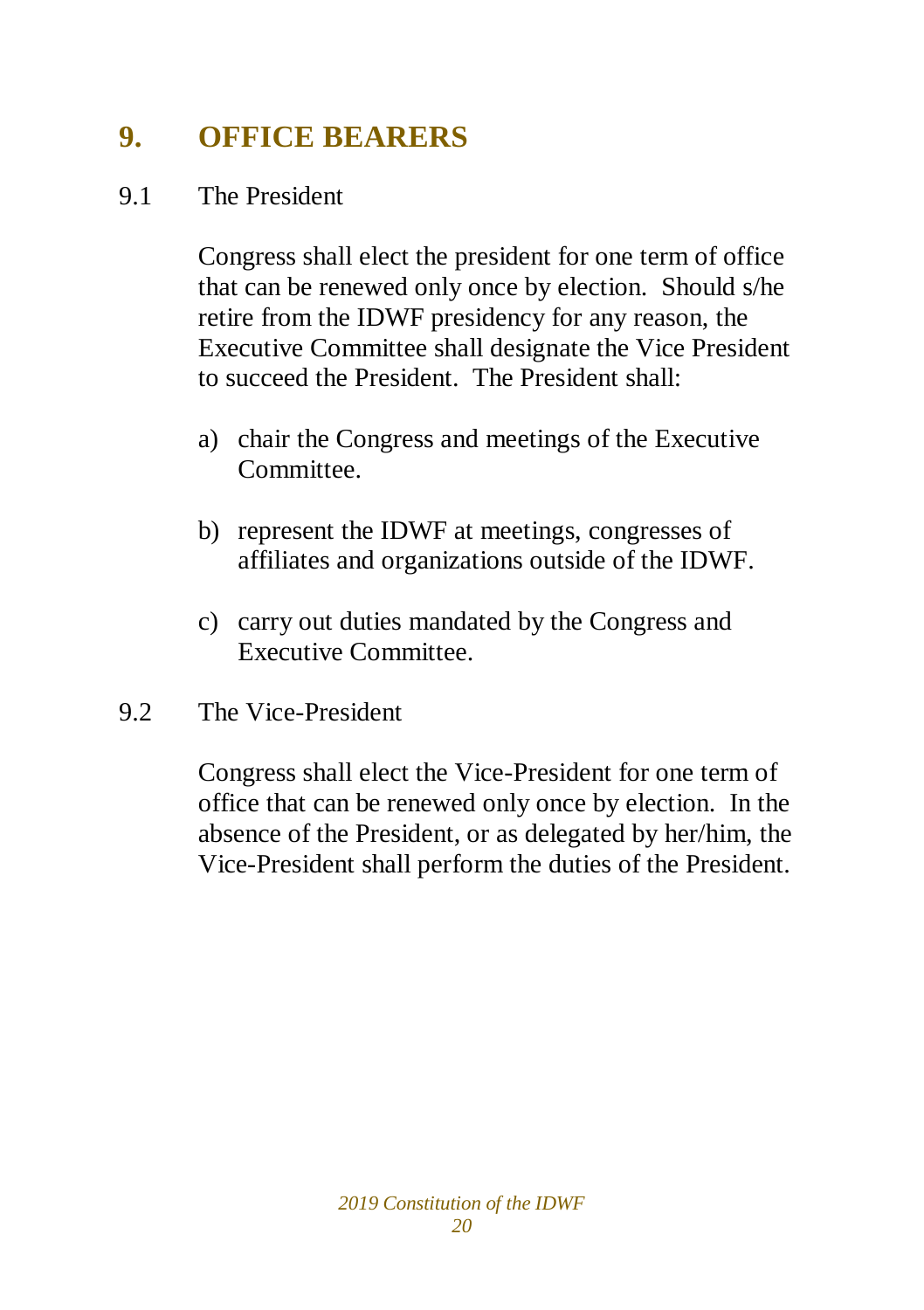#### 9.3 The General Secretary

Congress shall elect the General Secretary for one term of office that can be renewed only once by election. S/he is a full-time, paid member of staff and an exofficio member of all IDWF bodies. The General Secretary is accountable to the Executive Committee, and works closely with the Office Bearers to implement decisions and plans of Congress. S/he is responsible for:

- a) The management of the Secretariat and for the prompt completion of its work in accordance with the resolutions and directives of the Executive Committee.
- b) The recording and circulating of minutes of Congresses, Executive Committee meetings and ensuring effective communication with affiliates.
- c) The maintenance of a competent office staff of Regional Coordinators and such other assistance as may be required, subject to the availability of finance.
- d) The financial management of IDWF, including presenting an annual financial report and a proposed budget to the Executive Committee; and maintenance of books and records for audit purpose.
- e) The General Secretary may serve as representative of IDWF in meetings**,** congresses of its affiliates and of other organizations.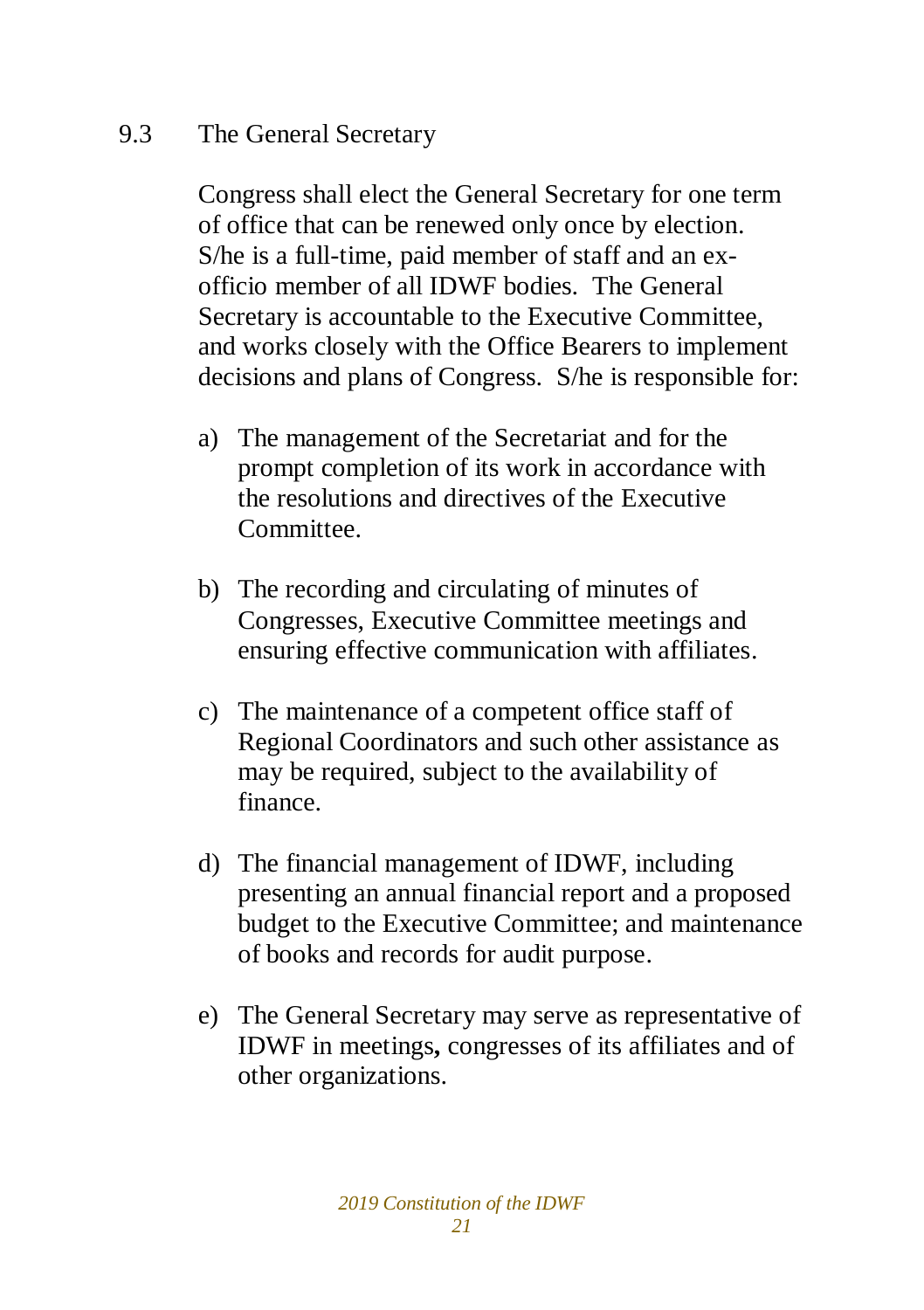#### **10. DUTIES AND RIGHTS OF AFFILIATES**

- 10.1 IDWF has no authority to intervene in the operations/activities of affiliates. However, its affiliates are obliged to carry out and implement IDWF decisions and policies, which are decided by Congress or by the Executive Committee.
- 10.2 An organization affiliated to IDWF must:
	- a) keep the Executive Committee informed, through the General Secretary, of its elections and any changes in its office bearers or in its members, on the first quarter of each year; as well as new contact information that is necessary.
	- b) provide information required to the best of its ability.
	- c) publish in its newsletter, web site and other media information about the activities of the IDWF and send copies or **/**and links to the General Secretary.
	- d) send copies of its annual report to the Secretariat.
	- e) regularly pay affiliation fees, in terms of 5.1.
	- f) participate in Congresses and other IDWF activities.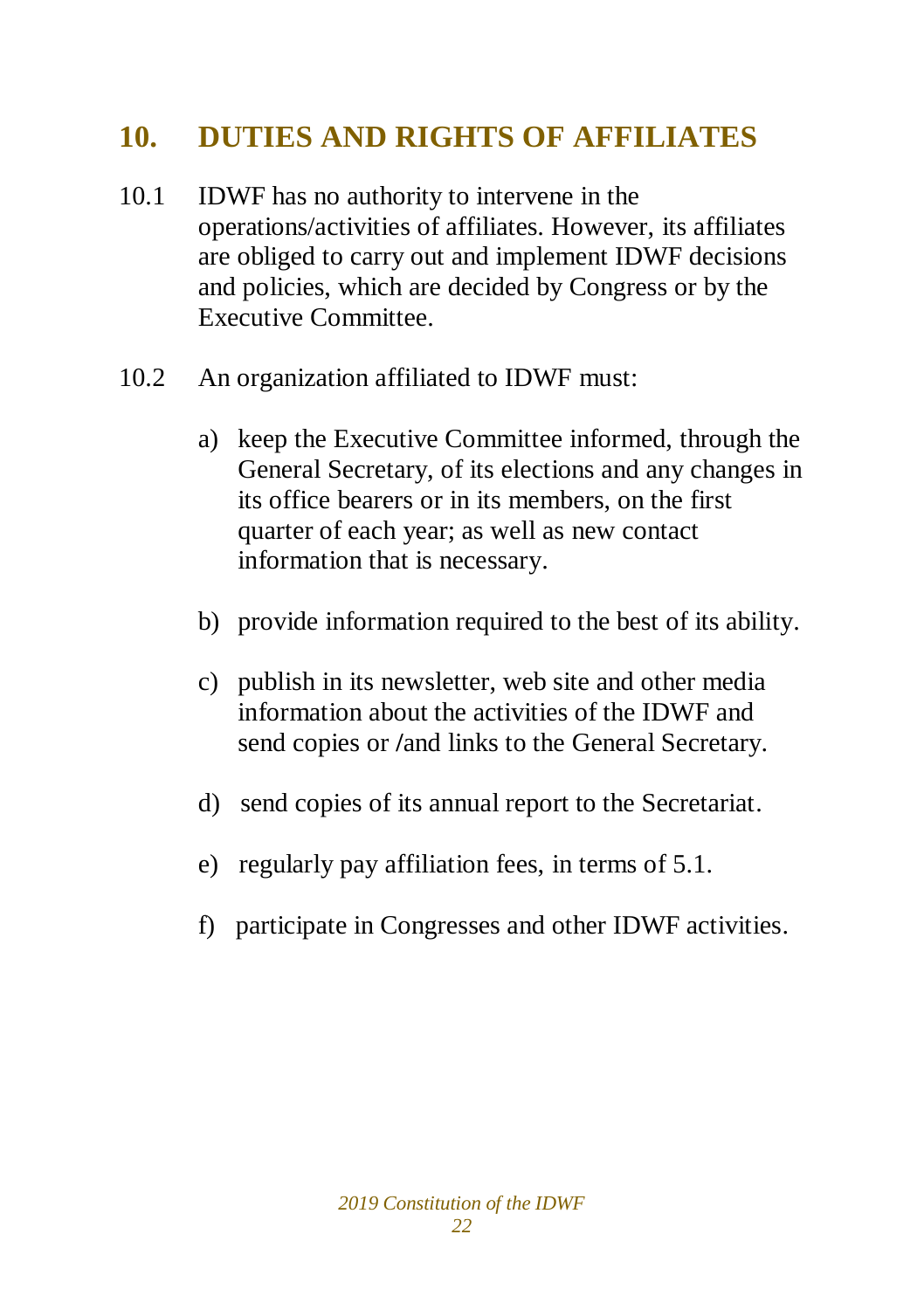#### **11. INTERPRETATION OF, AND AMENDMENTS TO, THE CONSTITUTION**

- 11.1 The responsibility for the interpretation of the terms of the Constitution lies with Congress. In between Congresses, the Executive Committee will have the power to establish provisional rules, subject to the final decisions by the Congress.
- 11.2 The Congress may repeal, amend or add to the provisions of this Constitution by a two-thirds (2/3) majority provided that at least sixty (60) days' notice of any proposed alteration shall have first been given to affiliate organizations.

### **12. DISSOLUTION**

- 12.1 In the event of the dissolution of the IDWF being decided by a Congress, any financial obligations must be fulfilled. The Congress shall decide on the manner of disposal of funds and assets of IDWF.
- 12.2 Dissolution requires a majority of 75% of voting delegates.